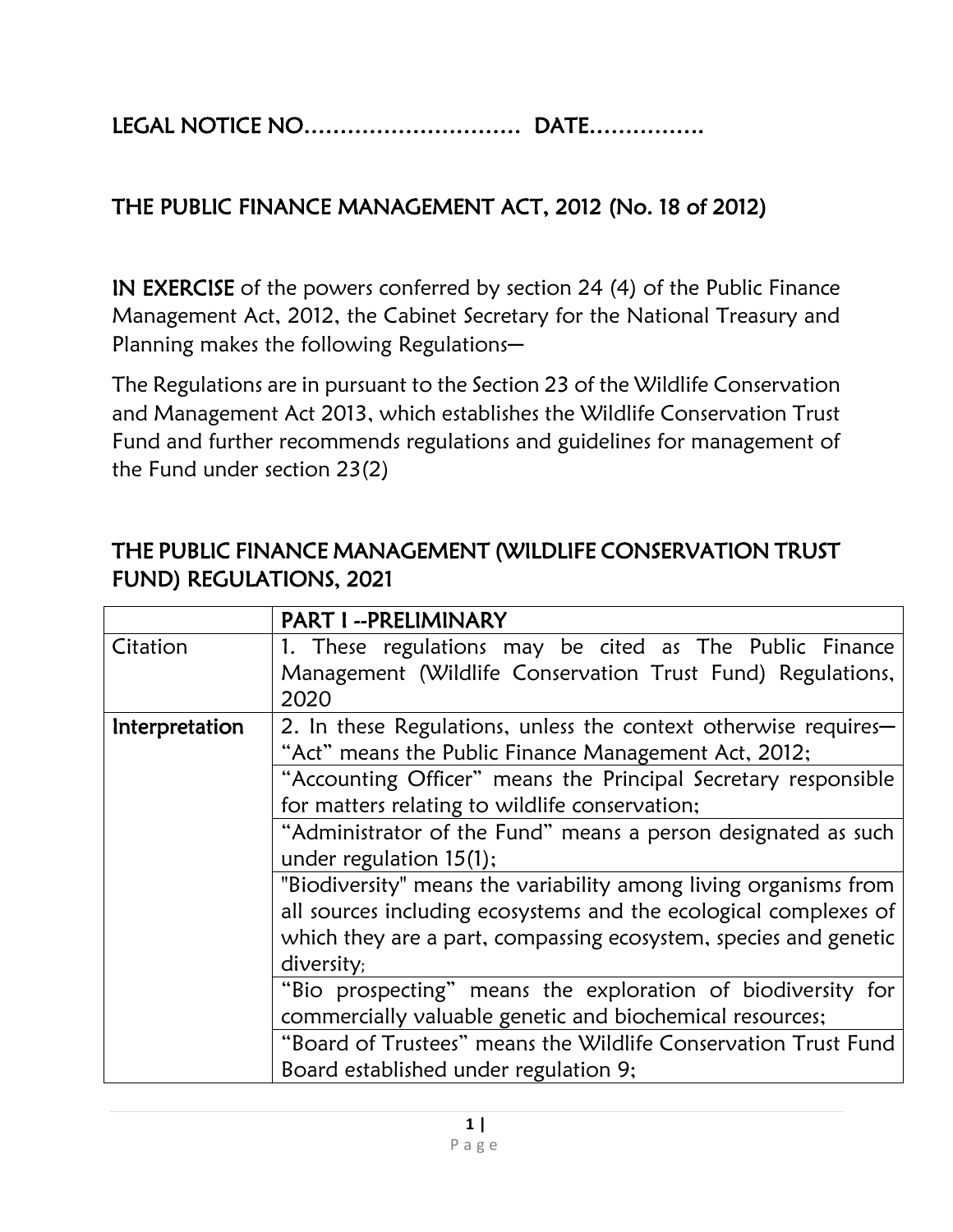| "Cabinet Secretary" means the Cabinet Secretary responsible for                                                 |
|-----------------------------------------------------------------------------------------------------------------|
| matters related to Finance;                                                                                     |
| "Development partner" means a foreign government, an                                                            |
| international organisation of states or any other organisation                                                  |
| prescribed by regulations for the purpose of this Act;                                                          |
| "Ecosystem" means a community of living organisms in                                                            |
| conjunction with the non-living components of<br>their                                                          |
| environment, interacting as a system;                                                                           |
| "Endangered species" has the same meaning as defined by the                                                     |
| International Union for Conservation of Nature (IUCN) or under                                                  |
| any other applicable laws in Kenya;                                                                             |
| "Endowment fund" means a fund where the financial assets are                                                    |
| invested and only the income is used to finance activities                                                      |
| "Fund" - means the Wildlife Conservation Trust Fund established                                                 |
| under regulation 3 of these regulations;                                                                        |
| "Grantee" means a person or institution to whom a grant is made.                                                |
| "Habitat" means the natural home or environment of an animal,                                                   |
| plant, or other organism;                                                                                       |
| "National Park" has meaning as defined and established by the<br>Wildlife Conservation and Management Act 2013; |
| "National Reserve" has meaning as defined and established by the                                                |
| Wildlife Conservation and Management Act 2013;                                                                  |
| "Protected area" means a clearly defined geographical space,                                                    |
| recognized, dedicated and managed through legal or other                                                        |
| effective means, to achieve long-term conservation of nature with                                               |
| associated ecosystem services and cultural values;                                                              |
| "Revolving fund" means a fund that is replenished or augmented                                                  |
| on a continuous basis, for example through earmarked taxes, user                                                |
| fees, levies and so on                                                                                          |
| "Sanctuary" means an area of land or of land and water set aside                                                |
| and maintained by government, community, individual or                                                          |
| private entity for the conservation and protection of one or more                                               |
| species of wildlife;                                                                                            |
| "Species Recovery plan" is a document describing the current                                                    |
| status, threats and intended methods for increasing rare and                                                    |
| endangered species population size;                                                                             |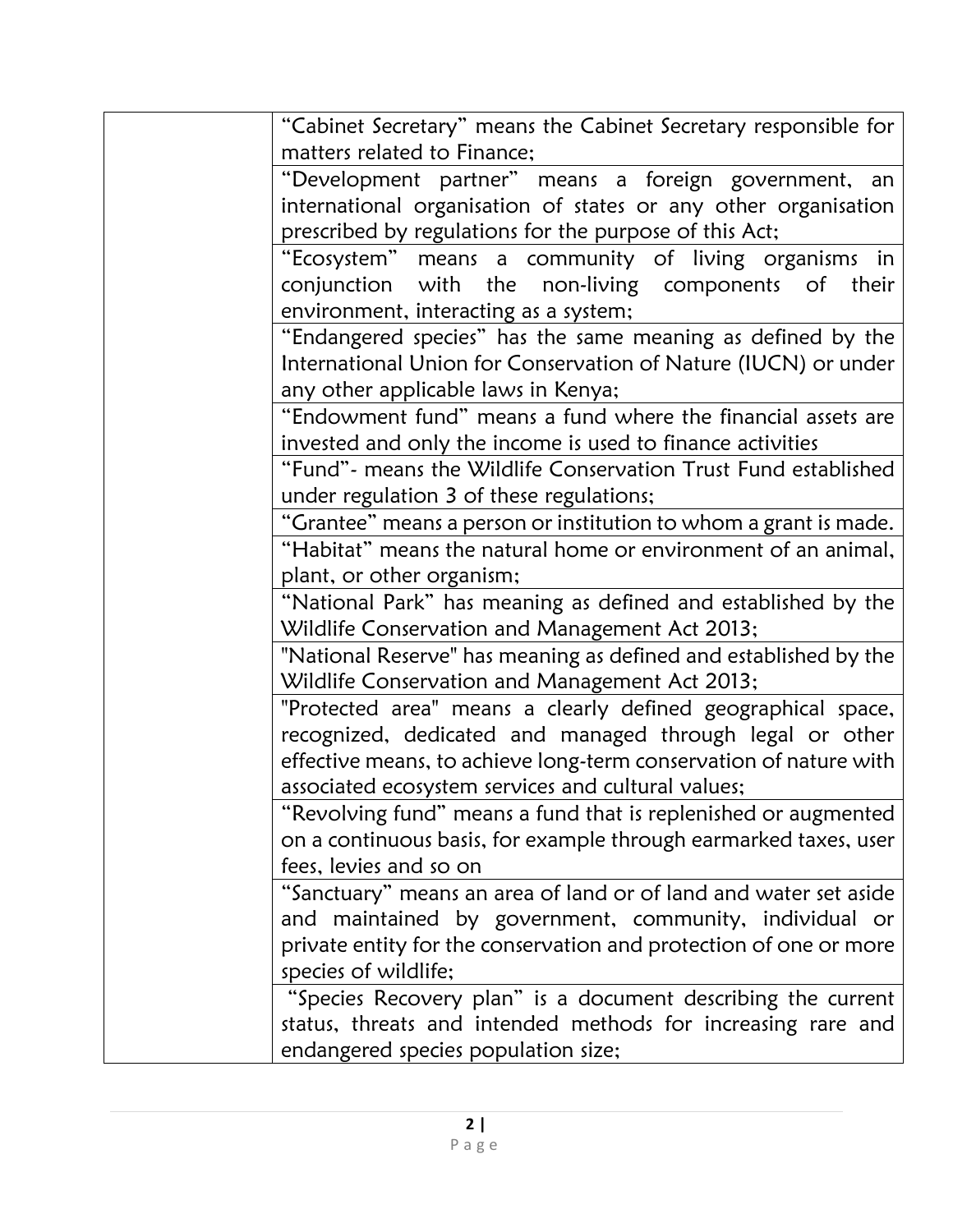|                | "Sinking fund" means a fund where activities are financed using<br>both principal and investment income over a fixed period of time |
|----------------|-------------------------------------------------------------------------------------------------------------------------------------|
|                | (usually 6-15 years), or until the fund sinks to zero.                                                                              |
|                | "Wildlife" means any wild and indigenous animal, plant or                                                                           |
|                | microorganism or parts thereof within its constituent habitat or                                                                    |
|                | ecosystem on land or in water, as well as species that have been                                                                    |
|                | introduced into or established in Kenya;                                                                                            |
|                | "Wildlife Conservancy" means a Conservancy as defined by the                                                                        |
|                | Wildlife Conservation and Management Act 2013;                                                                                      |
|                | "Wildlife conservation" is the practice of protecting plant and                                                                     |
|                | animal species and their habitats.                                                                                                  |
|                | PART II-ESTABLISHMENT OF THE FUND                                                                                                   |
| Establishment  | 3. (1). There is established a Fund to be known as the "Wildlife"                                                                   |
| of the Fund    | Conservation Trust Fund".                                                                                                           |
|                | (2) The fund is a hybrid umbrella fund including endowment,                                                                         |
|                | sinking, revolving and grant funds.                                                                                                 |
|                | Capital of the The initial Capital of the fund shall be 200 million shillings                                                       |
| Fund           | appropriated by Parliament in the Financial Year 2020/2021 as                                                                       |
|                | part of the Economic Stimulus Program for Conservancies                                                                             |
|                | Rangers.                                                                                                                            |
| Objects<br>and | 4. (1) The objects and purpose of this Fund shall be to provide a                                                                   |
| purpose of the | common pool to mobilize sufficient and sustainable financing for                                                                    |
| Fund           | efficient and effective wildlife conservation and management                                                                        |
|                | through innovative public, private sector and development                                                                           |
|                | partner's partnerships.                                                                                                             |
|                | (2) Without prejudice to the generality of paragraph (1), the                                                                       |
|                | Fund shall raise, manage and disburse funds to promote                                                                              |
|                | sustainable conservation in national parks, national sanctuaries,                                                                   |
|                | national reserves and wildlife conservancies, and specifically;                                                                     |
|                | a) Provide funds to cover for documented financial gaps in the                                                                      |
|                | operations and management of national parks, sanctuaries,                                                                           |
|                | reserves, and conservancies;                                                                                                        |
|                | b) Finance establishment of new national parks, sanctuaries,                                                                        |
|                | reserves, and conservancies;                                                                                                        |
|                | c) Support wildlife conservation initiatives designed to result                                                                     |
|                | in response and reduction in human wildlife conflict,                                                                               |
|                |                                                                                                                                     |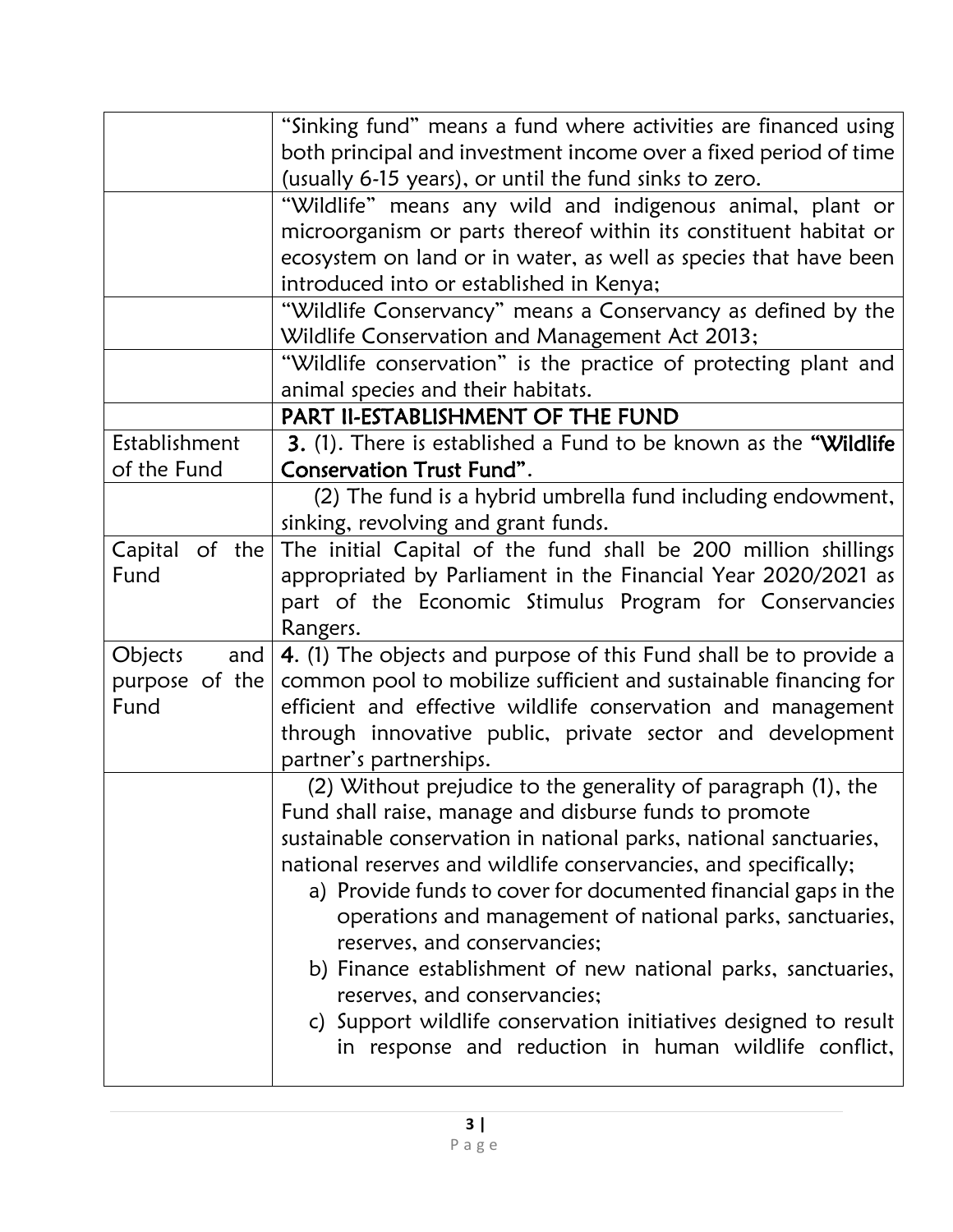|                                | conflict mitigation and adoption of conflict management                                                                                                    |
|--------------------------------|------------------------------------------------------------------------------------------------------------------------------------------------------------|
|                                | technologies;                                                                                                                                              |
|                                | d) support the protection of endangered and threatened<br>species,                                                                                         |
|                                | e) Support conservation of critical wildlife habitats and<br>ecosystems;                                                                                   |
|                                | f) Support strategic priority conservation planning including<br>ecosystem plans and area management plans;                                                |
|                                | g) support wildlife security operations to address gaps in<br>human resource, supplies and equipment and access to<br>technology;                          |
|                                | h) facilitate community-based wildlife initiatives and<br>enterprises;                                                                                     |
|                                | i) Support innovative income generating activities designed<br>to ensure protected and conservation areas are self-<br>sustaining or less donor dependent; |
|                                | j) grant wildlife-based enterprises and utilisation programs<br>designed to support community livelihoods;                                                 |
|                                | k) provide technical assistance and grants to strengthen                                                                                                   |
|                                | institutional capacity of grantees;<br>I) Support wildlife data capture, analysis and dissemination of                                                     |
|                                | the same, and any other related wildlife research which                                                                                                    |
|                                | may include deployment of technology-based applications;                                                                                                   |
|                                | m) Support bio-prospecting activities;                                                                                                                     |
|                                | n) Support development of wildlife facilities, establishment<br>and infrastructure in protected areas;                                                     |
|                                | o) Invest any surplus funds not immediately required and                                                                                                   |
|                                | approved by the board of trustees, for the purposes of                                                                                                     |
|                                | realizing the objects and purpose for which the Fund is<br>established; and                                                                                |
|                                | p) such other purposes as may be provided for by the board                                                                                                 |
|                                | of trustees in line with the purpose of the fund and in                                                                                                    |
|                                | consultation with the cabinet secretary.                                                                                                                   |
| Application<br>of <sub>l</sub> | <b>5. (1)</b> The Fund shall be applied only towards the objects and                                                                                       |
| the Fund                       | purpose as specified under regulation 4.                                                                                                                   |
|                                | (2) Despite the provisions of paragraph (1), the Fund shall                                                                                                |
|                                | NOT apply to funding of the following:                                                                                                                     |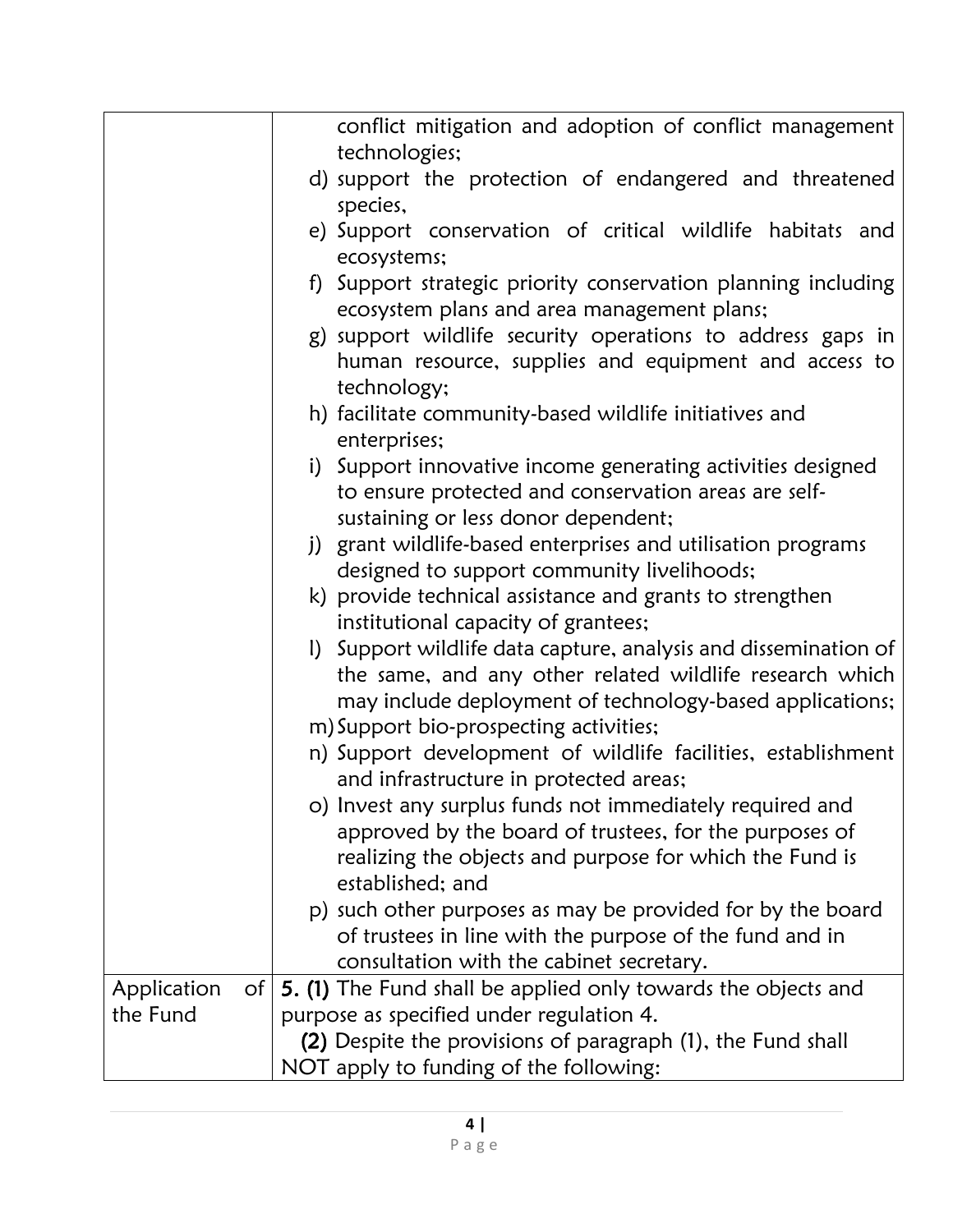| Fund;<br>b) One per cent (1%) of proceeds realised from gate<br>collections in all protected areas and captive wildlife<br>facilities;<br>c) a proportion of such moneys as may be levied for<br>payment of environmental services and biodiversity offsets<br>by beneficiaries in productive and service sectors as a<br>contribution;<br>d) moneys secured from debt-for-nature swap transactions;<br>e) percentage of levies from use of wildlife resources;<br>innovative funding arrangements with the private sector;<br>f)<br>g) grants or donations from national, international and<br>multi-lateral institutions for the purposes of this Fund;<br>h) philanthropic donations by individuals or private charities;<br>income generated from the proceeds of the Fund; and<br>any moneys accruing to or received by the Fund from<br>j)<br>any other source as may be approved by the Cabinet |
|--------------------------------------------------------------------------------------------------------------------------------------------------------------------------------------------------------------------------------------------------------------------------------------------------------------------------------------------------------------------------------------------------------------------------------------------------------------------------------------------------------------------------------------------------------------------------------------------------------------------------------------------------------------------------------------------------------------------------------------------------------------------------------------------------------------------------------------------------------------------------------------------------------|
| Secretary.                                                                                                                                                                                                                                                                                                                                                                                                                                                                                                                                                                                                                                                                                                                                                                                                                                                                                             |
| (2) The proceeds of the Fund shall be apportioned as follows—<br>(a) an amount not exceeding twenty per cent (20%) to                                                                                                                                                                                                                                                                                                                                                                                                                                                                                                                                                                                                                                                                                                                                                                                  |
| wildlife conservation initiatives for national parks and<br>sanctuaries;<br>(b) an amount not exceeding twenty per cent (20%) to<br>wildlife conservation initiatives for national reserves;<br>(c) an amount not exceeding twenty per cent (20%) to<br>wildlife conservancies; and                                                                                                                                                                                                                                                                                                                                                                                                                                                                                                                                                                                                                    |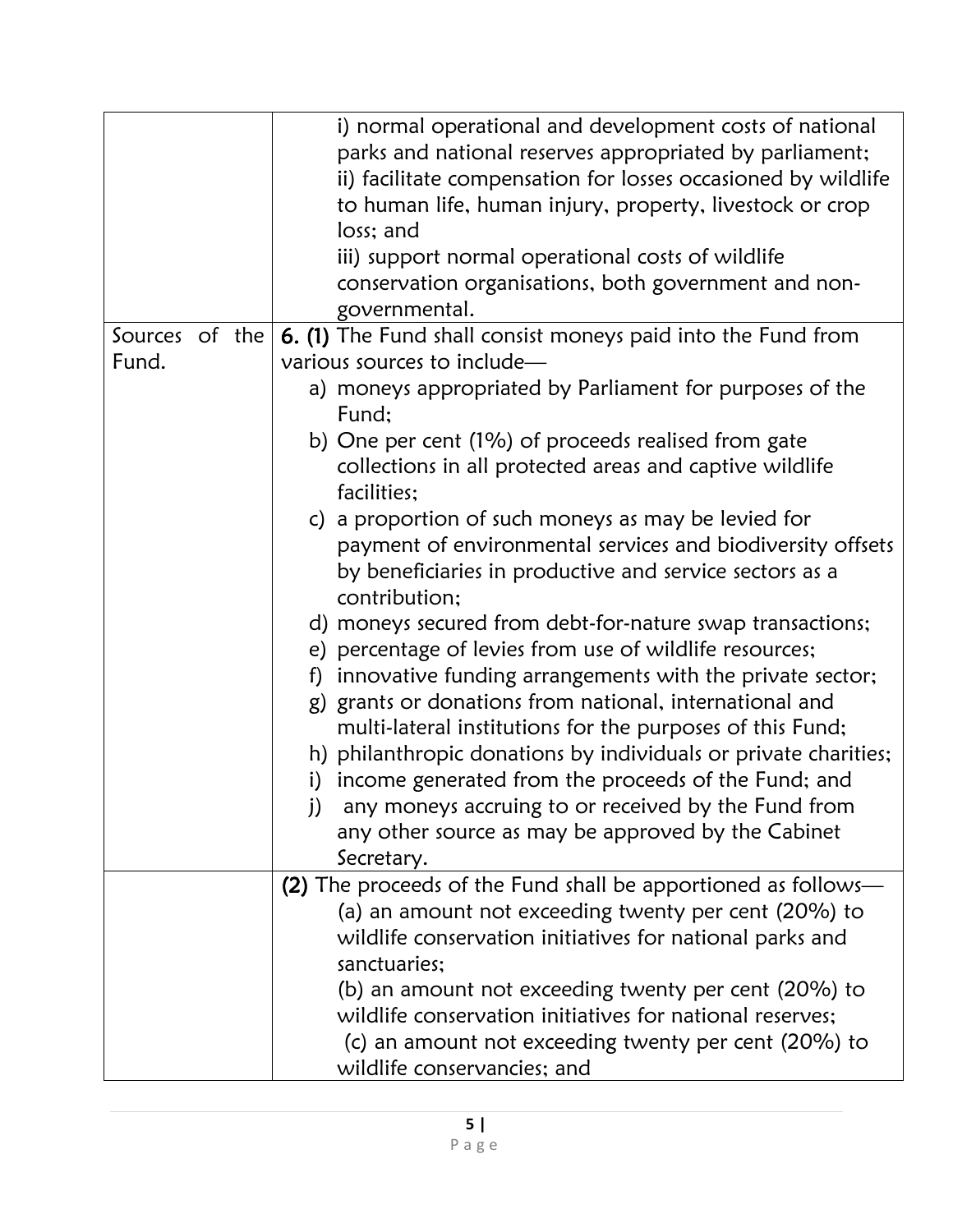|                 | (c) an amount not exceeding forty per cent (40%) to<br>other conservation initiatives and priorities. |
|-----------------|-------------------------------------------------------------------------------------------------------|
|                 | (3) Without prejudice to paragraph (2), the Board may                                                 |
|                 | recommend the variation of thresholds in favour of conservation                                       |
|                 | and mitigation with the concurrence and approval of the Cabinet                                       |
|                 | Secretary responsible for wildlife conservation and management                                        |
|                 | for use in any particular financial year.                                                             |
| Expenditure on  | 7(1) There shall be paid out of the Fund payments in respect of                                       |
| the Fund.       | any expenses incurred in pursuance of the objects and purposes                                        |
|                 | for which the Fund is established.                                                                    |
|                 | (2) The expenditure incurred on the Fund shall be on the basis                                        |
|                 | of and limited to annual work programmes and cost estimates                                           |
|                 | which shall be prepared by the Administrator of the Fund, and                                         |
|                 | approved by the Board of Trustees at the beginning of the                                             |
|                 | financial year to which they relate.                                                                  |
|                 | (3) Any revision of the approved annual work programmes,                                              |
|                 | and of any cost estimate, shall be referred to the Board of Trustees<br>for approval.                 |
|                 | PART III- MANAGEMENT OF THE FUND                                                                      |
| Establishment   | 8. (1) There is established a Board of Trustees to be known as the                                    |
| of the Board of | Wildlife Conservation Trust Fund Board of Trustees.                                                   |
| Trustees        |                                                                                                       |
|                 | (2) The Board will be a public-private partnership and shall                                          |
|                 | consist of $-$                                                                                        |
|                 | a) a non-executive chairperson, not being a public officer,                                           |
|                 | appointed by the President upon the recommendation of                                                 |
|                 | the Cabinet Secretary responsible for wildlife conservation                                           |
|                 | and management;                                                                                       |
|                 | b) the Principal Secretary for the time being responsible for                                         |
|                 | matters relating to wildlife management;                                                              |
|                 | c) the Principal Secretary for the time being responsible for                                         |
|                 | matters relating to finance;                                                                          |
|                 | d) The Director General of the Kenya Wildlife Service who                                             |
|                 | shall be the secretary;                                                                               |
|                 | e) Four (4) representatives from the private sector whom                                              |
|                 | shall have technical experience in either philanthropy, law,                                          |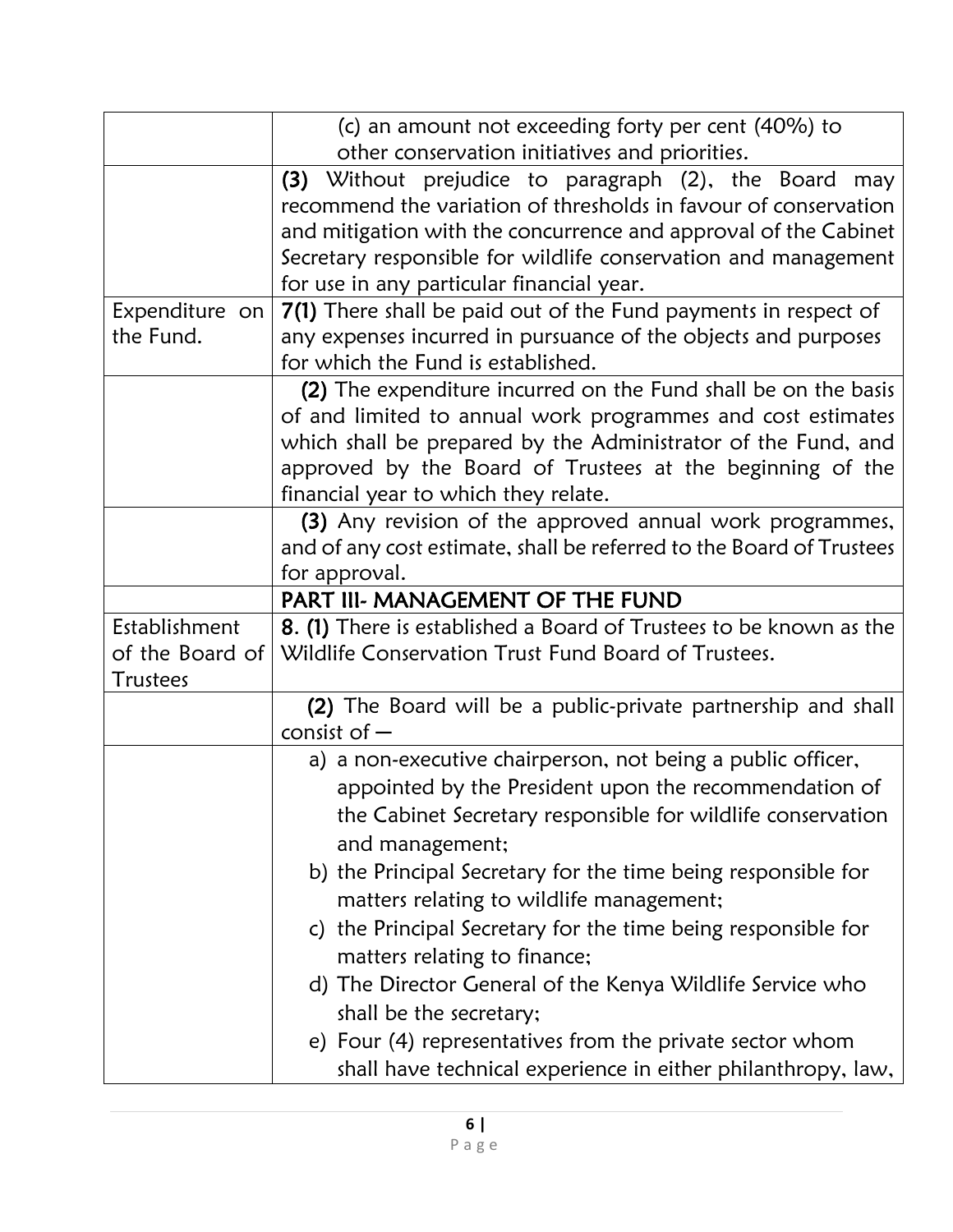|                               | natural resources, finance, business and investment<br>matters, two of whom shall be representatives nominated<br>by an umbrella wildlife conservancy body, and<br>f) A representative from the Attorney General. |
|-------------------------------|-------------------------------------------------------------------------------------------------------------------------------------------------------------------------------------------------------------------|
|                               | g) The Director of the Wildlife Research and Training<br>Institute.                                                                                                                                               |
|                               | h) One person nominated by the Chairman of the Council of<br>Governors with competence in matters relating to wildlife<br>management.                                                                             |
|                               | (3) Members appointed under $2$ (b), (c), (d) and (g) may attend<br>in person or through a representative nominated in writing.                                                                                   |
|                               | (4) In the absence of the chairperson in any meeting of the<br>Board, the members present shall elect one of the members under<br>regulations 2 present to chair the meeting.                                     |
|                               | (5) The Cabinet Secretary responsible for Wildlife management<br>shall, in appointing members of the Fund Board of Trustees                                                                                       |
|                               | specified under paragraph 2 (i), take into account professional<br>qualifications, regional balance and gender equity in accordance<br>with Article 27 of the Constitution.                                       |
|                               | (7) The Board of Trustees shall meet not less than four times in<br>every financial year and not more than four months shall elapse<br>between the date of one meeting and the date of the next<br>meeting.       |
| Procedure<br>of<br>the Board  | (8) The quorum for the conduct of meetings of the Board of<br>Trustees shall be two thirds of the members                                                                                                         |
|                               | (9) The Board of Trustees shall regulate its own procedure,<br>including establishment of sub-committees for efficient delivery of<br>its mandates.                                                               |
| Qualification of              | 9. A person shall be eligible for appointment as a chairperson                                                                                                                                                    |
| members of the                | or member of the Board of Trustees under regulation 9(2) (a), (h)                                                                                                                                                 |
| <b>Board</b><br>$\mathsf{of}$ | and (i) if that person                                                                                                                                                                                            |
| <b>Trustees</b>               | (a) has at least a university degree from a university                                                                                                                                                            |
|                               | recognized in Kenya;                                                                                                                                                                                              |
|                               | (b) has professional experience of not less than ten years in                                                                                                                                                     |
|                               | the fields of wildlife conservation and management,                                                                                                                                                               |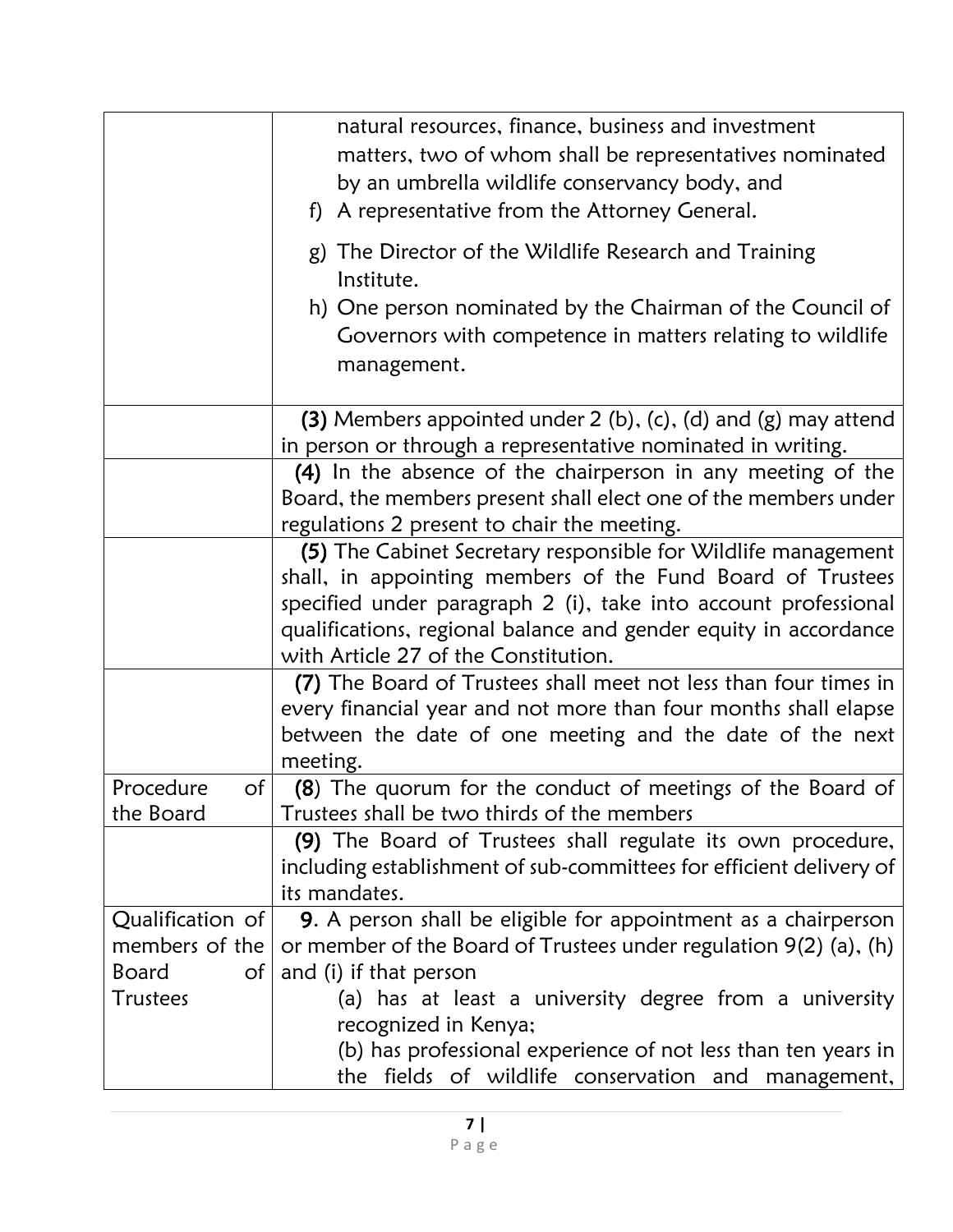|                              |           | finance, economics, private sector investments and fund<br>management.<br>(c) satisfies the requirements of Chapter Six of the<br>Constitution.                                                                                                                                                                                                                                                                                                                                                                                                                                                                                                                                                                                    |
|------------------------------|-----------|------------------------------------------------------------------------------------------------------------------------------------------------------------------------------------------------------------------------------------------------------------------------------------------------------------------------------------------------------------------------------------------------------------------------------------------------------------------------------------------------------------------------------------------------------------------------------------------------------------------------------------------------------------------------------------------------------------------------------------|
| Tenure<br>vacation<br>office | and<br>Οf | 10. (1) The Chairperson and members of the Board of Trustees<br>appointed under regulation 9 (2) (i) respectively shall serve for a<br>term of three years but shall, subject to satisfactory performance,<br>be eligible for re-appointment for one further term of three years,<br>for a maximum of two terms<br>(2) The Chairperson or a member appointed under regulation<br>$9(2)$ (h) and (i) becomes vacant if the holder—<br>$(a)$ dies;<br>(b) resigns from office by notice, in writing, addressed to<br>the appointing authority;<br>(c) is convicted of a criminal offence and sentenced to a<br>term of imprisonment;<br>(d) is adjudged bankrupt; or<br>(e) is removed from office for any of the grounds set out in |
| Removal<br>office            |           | regulation 12(1).<br>from $\vert$ 11 (1) The Chairperson or a member appointed under regulation<br>9 (2) (h) and (i) may be removed from office by the appointing<br>authority, on recommendation of the Board of Trustees if:<br>(a) he/she has been convicted of an offence and sentenced<br>for a period exceeding six months without the option of a<br>fine;<br>(b) accused of gross misconduct, whether in the<br>performance of the office holder's functions or otherwise;<br>(c) for physical or mental incapacity to perform the<br>functions of office;<br>(d) for incompetence or neglect of duty;<br>e) for absence from three consecutive meetings of the Board                                                      |
|                              |           | of Trustees without a reasonable explanation; or<br>(f) if that person is otherwise unable or unfit to discharge<br>the functions of the office.<br>(2) Before the appointing authority makes a decision under<br>paragraph (1), the person shall be given an opportunity to<br>provide a defence against any of the allegations.                                                                                                                                                                                                                                                                                                                                                                                                  |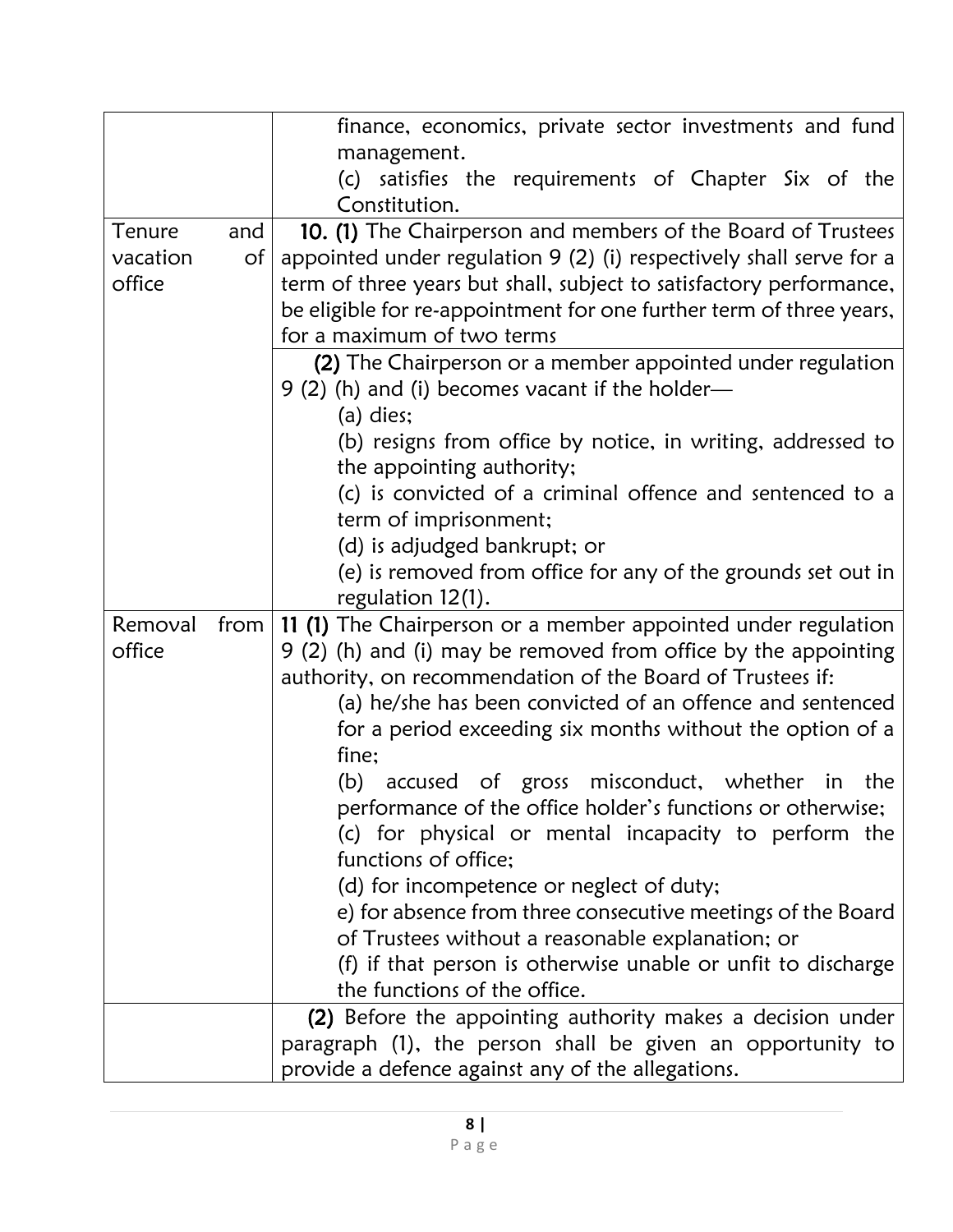| Filling            | of   12. If a vacancy occurs in the membership of the Board of Trustees |
|--------------------|-------------------------------------------------------------------------|
| vacancy.           | under regulation 10 or 11, the appointing authority may, if the         |
|                    | vacancy relates to any of the positions specified under section 9       |
|                    | (2) (a) or (i), appoint a new member in accordance with these           |
|                    | Regulations.                                                            |
|                    | Functions of the $ 13$ . The Board of Trustees shall-                   |
| <b>Board</b><br>of |                                                                         |
| Trustees.          |                                                                         |
|                    | (a) set up the legal, governance and financial management               |
|                    | structures of the Fund to ensure independence, flexibility              |
|                    | and confidence to encourage funding from wide range of                  |
|                    | funders and funding sources                                             |
|                    | (b) formulate strategic direction and policies to achieve the           |
|                    | objects and purpose of the Fund;                                        |
|                    | approve regulation and guidelines relating<br>(c)<br>to                 |
|                    | administration and timely disbursement of funds to finance              |
|                    | wildlife management interventions;                                      |
|                    | provide oversight<br>(d)<br>on the administration<br>and                |
|                    | management of the Fund;                                                 |
|                    | (e) consider, review and approve estimates of revenue and               |
|                    | expenditure of the Fund for each financial year;                        |
|                    | (f) give prior approval for the opening of any bank account             |
|                    | of the Fund before seeking approval of the National                     |
|                    | Treasury in accordance with section 28 of the Act;                      |
|                    | (g) receive, review and approve statutory and management                |
|                    | reports of the Fund before submission to the Auditor-                   |
|                    | General with copies to the National Treasury and                        |
|                    | Controller of Budget;                                                   |
|                    | (h) advice the Cabinet Secretary responsible for matters                |
|                    | relating to wildlife management on the<br>proper                        |
|                    | administration of the Fund;                                             |
|                    | approve, monitor and evaluate programmes and<br>(i)                     |
|                    | activities of the Fund;                                                 |
|                    | (j) mobilise resources for the Fund;                                    |
|                    | (k) review the estimates of annual revenue and expenditure              |
|                    | of the Fund and recommend them to the Cabinet Secretary                 |
|                    | responsible for wildlife management for approval and                    |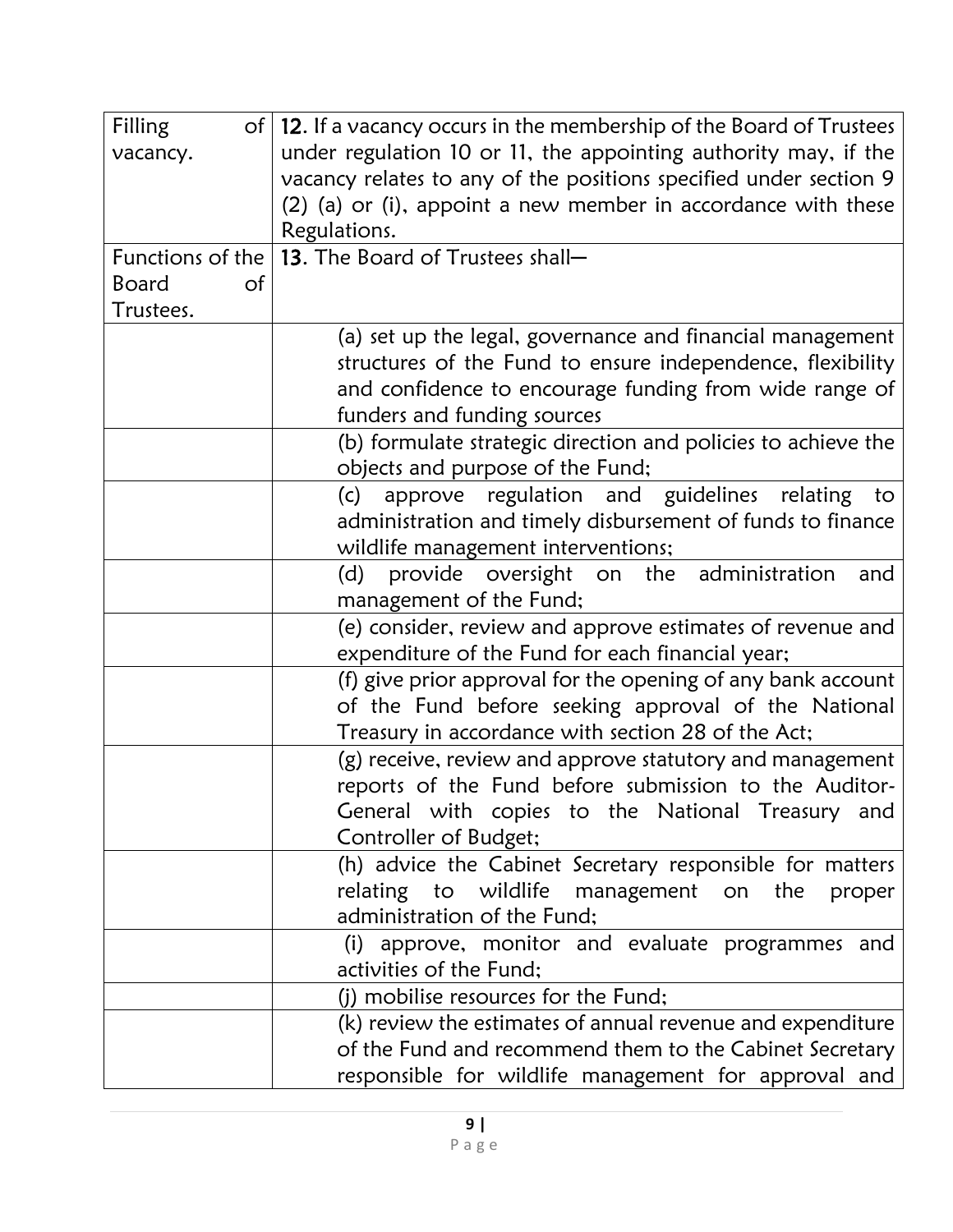|                | submission to the Cabinet Secretary responsible for finance                          |
|----------------|--------------------------------------------------------------------------------------|
|                | for approval;                                                                        |
|                | (I) receive and review reports on the performance of the                             |
|                | Fund and make recommendations on the operations of to                                |
|                | the administrator of the Fund;                                                       |
|                | (m) review policy on the management of assets, equipment                             |
|                | and all properties under the Fund;                                                   |
|                | (n) set wildlife conservation and management response                                |
|                | trigger threshold for the Fund;                                                      |
|                | (o)Communicate effectively to the fund investors,                                    |
|                | beneficiaries and investors and timely disclosure of the                             |
|                | beneficiaries of the fund;                                                           |
|                | (p) approve a criterion for funding arrangements with third                          |
|                | parties; and                                                                         |
|                | (q) perform such other duties as may be considered                                   |
|                | necessary by the Cabinet Secretary responsible for wildlife                          |
|                | management from time to time for the<br>proper                                       |
|                | administration and management of the Fund and such a                                 |
|                | duty shall be assigned in writing.                                                   |
| Administration | 14.(1) The administrator of the Fund shall be the Principal                          |
| of the Fund.   | Secretary responsible for matters relating to wildlife management                    |
|                | or any other person designated by the Cabinet Secretary in                           |
|                | writing, for that purpose                                                            |
|                | (2) The administrator of the Fund shall                                              |
|                | (a) open and operate a separate bank account or accounts                             |
|                | at the Central Bank or a Bank approved by the Board and                              |
|                | the National Treasury in accordance with the Act;                                    |
|                | (b) supervise and control the administration of the Fund;                            |
|                | (c) consult with the Board on matters relating to the<br>administration of the Fund; |
|                | (d) cause to be kept proper books of accounts and record                             |
|                | in relation to the Fund;                                                             |
|                | (e) prepare, sign and submit to the Board in respect of each                         |
|                | financial year and within three months, after the end                                |
|                | thereof, a statement of account related to the fund for                              |
|                | approval;                                                                            |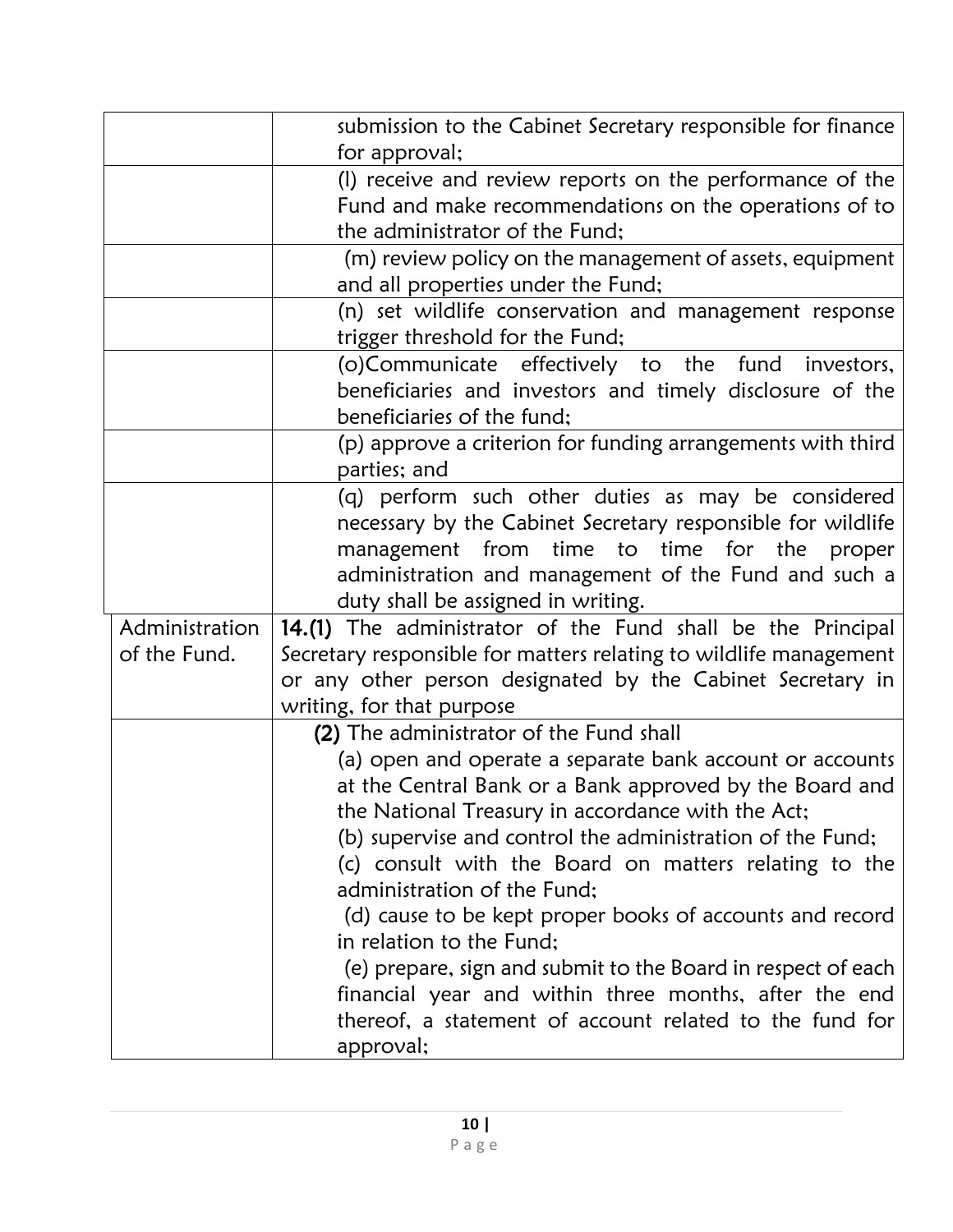|                                    | (f) prepare, sign and transmit to the Auditor General, upon<br>the approval by the Board, in respect of each financial year<br>and within three months after the end, thereof, a statement<br>of accounts relating to the fund and submit a copy to the<br>National Treasury and the statements shall be prepared in<br>such a manner as the Public Sector Accounting Standard<br>Board shall prescribe in accordance to the provisions of the<br>PFM Act, 2012 and Public Audit Act, 2015;<br>(g) furnish additional information to the Auditor General as<br>he/she may consider to be proper and sufficient for the<br>purpose of examination and audit by the Auditor General<br>in accordance with the provisions of the Public Audit Act, |
|------------------------------------|-------------------------------------------------------------------------------------------------------------------------------------------------------------------------------------------------------------------------------------------------------------------------------------------------------------------------------------------------------------------------------------------------------------------------------------------------------------------------------------------------------------------------------------------------------------------------------------------------------------------------------------------------------------------------------------------------------------------------------------------------|
|                                    | 2015;<br>(h) prepare quarterly reports on financial and non-financial<br>activities of the fund in accordance with the provision of<br>the PFM Act, 2012 and as may be prescribed from time to<br>time by the Public Sector Accounting Standards Board and<br>submit the report to the Board for approval and subsequent<br>transmission to the National Treasury and Controller of<br>Budget; and<br>(i) be the custodian of all the assets, equipment and                                                                                                                                                                                                                                                                                     |
|                                    | property under the Fund.<br>(3) Despite paragraph (2), the administrator of the Fund<br>may assign any other duty to the Secretariat for the proper<br>administration and management of the Fund.                                                                                                                                                                                                                                                                                                                                                                                                                                                                                                                                               |
|                                    | (4) Every statement of account shall include details of the<br>balance between the assets and liabilities of the Fund and<br>shall indicate the financial status of the Fund as at the end<br>of the quarter concerned.                                                                                                                                                                                                                                                                                                                                                                                                                                                                                                                         |
| Secretariat<br>of<br>the Fund      | 15 (1) There shall be a Secretariat of the Fund which shall consist<br>of a Chief Executive Officer and such other staff as are necessary<br>for the proper discharge of the functions of the Fund.<br>(2) The Chief Executive Officer and other staff of the Secretariat                                                                                                                                                                                                                                                                                                                                                                                                                                                                       |
|                                    | of the Fund shall be recruited competitively in consultation with<br>the Public Service Commission.                                                                                                                                                                                                                                                                                                                                                                                                                                                                                                                                                                                                                                             |
| Functions<br>Οf<br>the Secretariat | <b>16.</b> The Chief Executive Officer shall, subject to the direction of<br>the Board of Trustees, be responsible for the day-to-day running<br>of the affairs of the Fund. The CEO shall: -                                                                                                                                                                                                                                                                                                                                                                                                                                                                                                                                                   |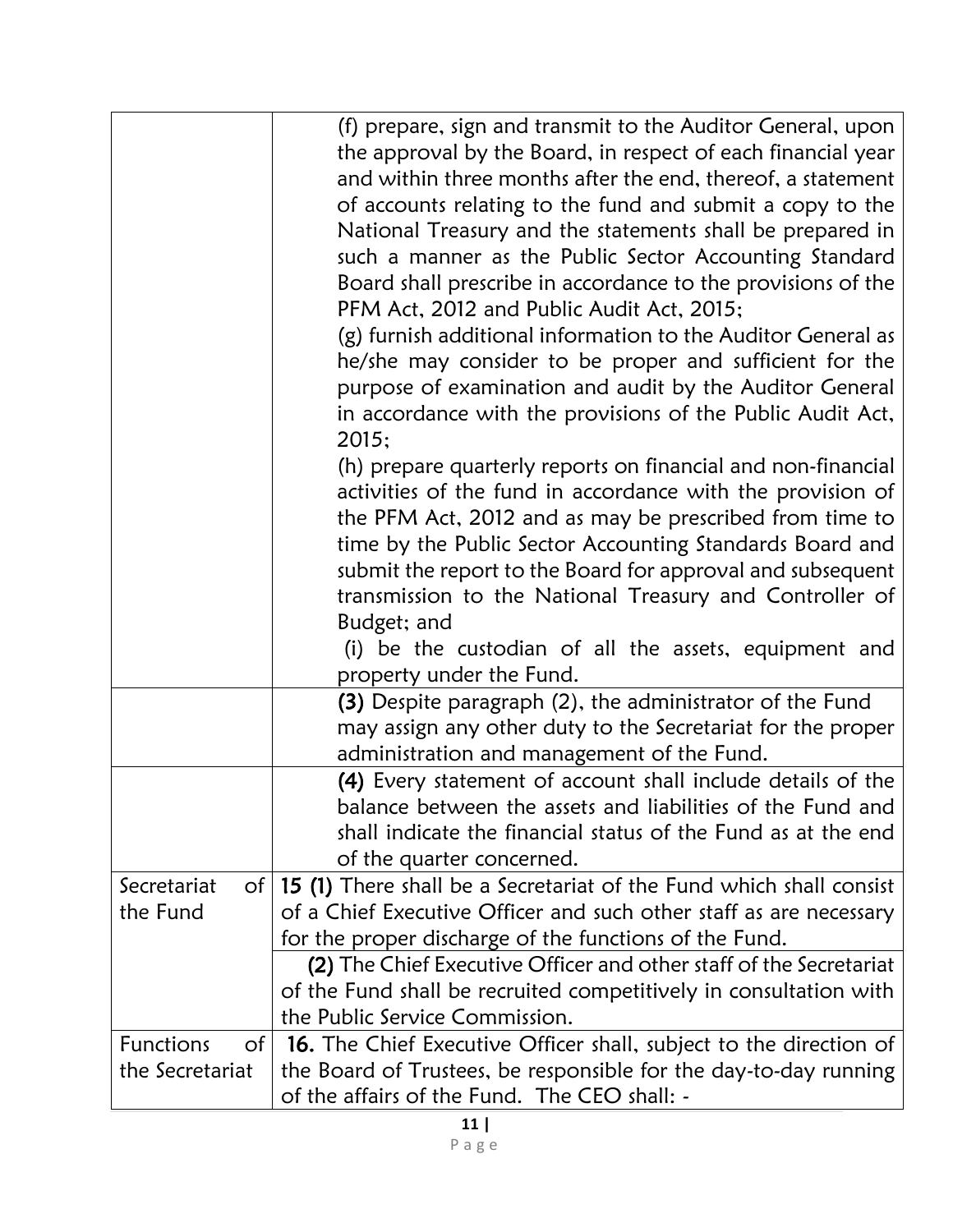| PART IV: CRITERIA FOR ACCESSING THE FUND                                                                                  |
|---------------------------------------------------------------------------------------------------------------------------|
| beneficiaries and grantees.                                                                                               |
| (I) Supervise and monitor utilisation of the funds by the                                                                 |
| administrative staff                                                                                                      |
| (k) Facilitate hiring of the appropriate technical and                                                                    |
| operations manuals                                                                                                        |
| communication materials, grant making frameworks and                                                                      |
| funding commitments<br>(j) Develop key documents such as strategic plans,                                                 |
| Engage across section of stakeholders to secure<br>(i)                                                                    |
| property under the Fund.                                                                                                  |
| (h) be the custodian of all the assets, equipment and                                                                     |
| of the quarter; and                                                                                                       |
| shall indicate the financial status of the Fund as at the end                                                             |
| balance between the assets and liabilities of the Fund and                                                                |
| Controller of Budget;<br>(g) Every statement of account shall include details of the                                      |
| subsequent transmission to the National Treasury and                                                                      |
| submit the report to the Board of Trustees for approval and                                                               |
| time by the Public Sector Accounting Standards Board and                                                                  |
| the PFM Act, 2012 and as may be prescribed from time to                                                                   |
| activities of the fund in accordance with the provision of                                                                |
| (f) prepare quarterly reports on financial and non-financial                                                              |
| for approval;                                                                                                             |
| the end thereof, a statement of account related to the fund                                                               |
| (e) prepare, sign and submit to the Board of Trustees in<br>respect of each financial year and within three months, after |
| in relation to the Fund;                                                                                                  |
| (d) cause to be kept proper books of accounts and record                                                                  |
| to the administration of the Fund;                                                                                        |
| (c) consult with the Board of Trustees on matters relating                                                                |
| (b) supervise and control the administration of the Fund;                                                                 |
| Secretary;                                                                                                                |
| (a) open and operate a bank account or accounts approved<br>by the Board of Trustees in consultation with the Cabinet     |
|                                                                                                                           |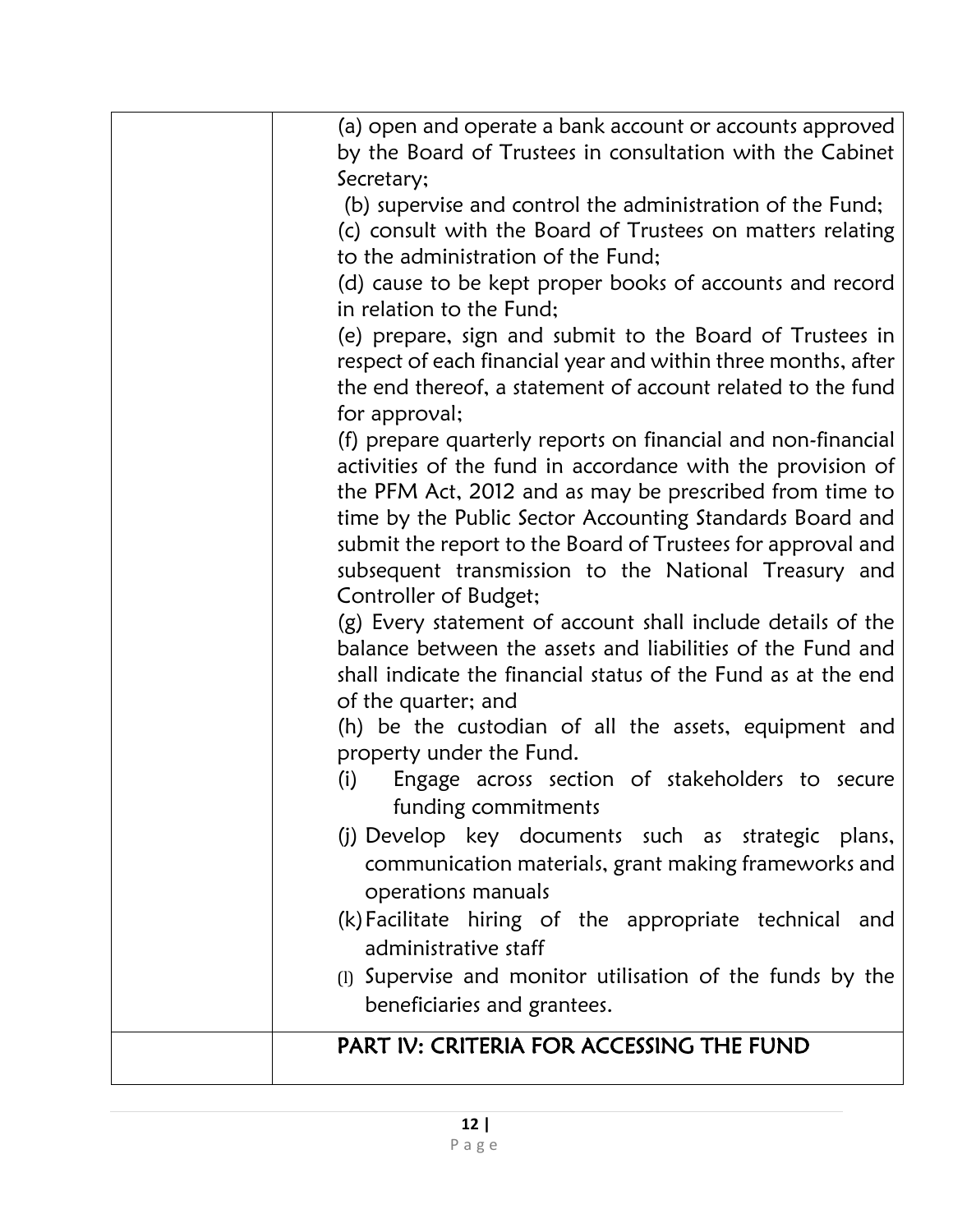|                 | Nature of the $ 17$ . The Fund is a hybrid umbrella fund including: |
|-----------------|---------------------------------------------------------------------|
| Fund            | a) endowment,                                                       |
|                 | b) sinking,                                                         |
|                 | c) revolving, and                                                   |
|                 | d) grant fund                                                       |
| Access of Fund  | 18. The Funds shall be accessed for the following components in     |
|                 | wildlife management-                                                |
|                 | a) wildlife conservation and restoration of national parks          |
|                 | and sanctuaries:                                                    |
|                 | b) wildlife conservation and restoration of national reserves;      |
|                 | conservation<br>activities<br>wildlife<br>c) Support to<br>in       |
|                 | conservancies;                                                      |
|                 | d) support initiatives to mitigate human wildlife conflict,         |
|                 | improve access to technology, capacity building and                 |
|                 | sustainability; and                                                 |
|                 | e) support other conservation initiatives and priorities as         |
|                 | regularly prioritized by the Cabinet Secretary responsible          |
|                 | for wildlife conservation and management, including.                |
| Wildlife        | 19. For an activity to be eligible for funding under wildlife       |
| conservation    | conservation and restoration of wildlife habitats and ecosystems    |
| and             | in national parks and sanctuaries, it shall meet the following-     |
| restoration of  | a) the activity is prioritized in the National Wildlife Strategy    |
| national parks, | b) the activity is prioritised in the strategic plan, recovery      |
| sanctuaries and | plans of endangered species, ecosystem management                   |
| national        | plans, sector policies and strategies;                              |
| reserves        | c) activity is prioritised in the national park management          |
|                 | plans                                                               |
|                 | d) informed by wildlife status/census and ecological                |
|                 | monitoring; and                                                     |
|                 | e) proof that a funding gap exists.                                 |
| Wildlife        | 20. For an activity to be eligible for funding under support to     |
| management      | wildlife conservancies, it shall meet the following-                |
| and support to  | a) the activity is prioritized in the National Wildlife Strategy    |
| conservancies   | b) the activity is prioritised in the strategic plan, recovery      |
|                 | plans of endangered species, ecosystem management                   |
|                 | plans, sector policies and strategies;                              |
|                 | c) activity is prioritised in the national park management          |
|                 | plans                                                               |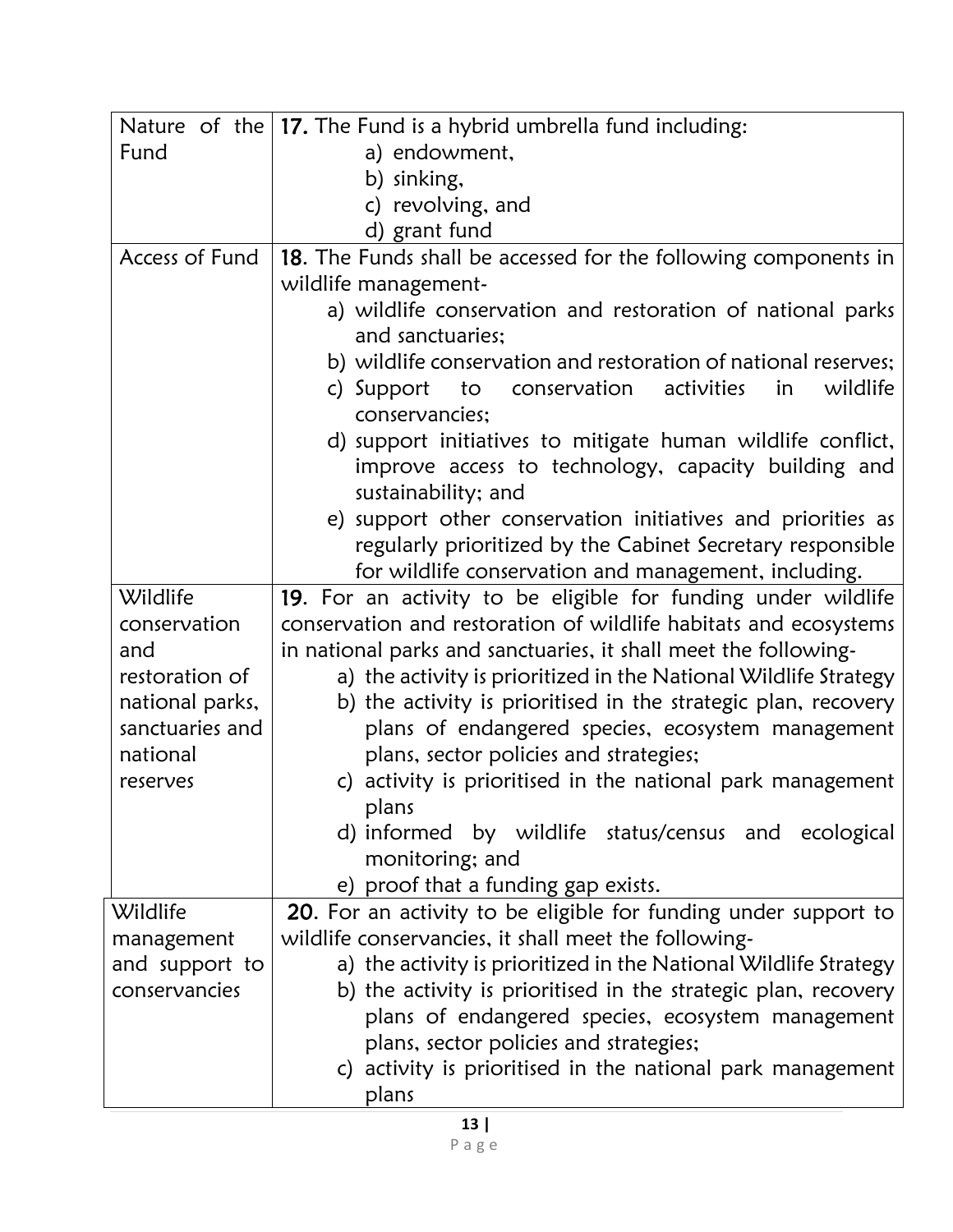|                  | d) informed by wildlife status/census and ecological<br>monitoring; and<br>e) proof that a funding gap exists. And<br>Evidence that current efforts are unlikely to address the<br>f) |
|------------------|---------------------------------------------------------------------------------------------------------------------------------------------------------------------------------------|
|                  | issues                                                                                                                                                                                |
| of<br>Mitigation | 21. For an activity to be eligible for funding under mitigation of                                                                                                                    |
| human wildlife   | human wildlife conflict, it shall meet the following-                                                                                                                                 |
| conflict         | a) proof of loss of livelihoods and productive assets as a                                                                                                                            |
|                  | result of a wildlife activities;                                                                                                                                                      |
|                  | b) existence of human-wildlife conflict mitigation needs                                                                                                                              |
|                  | assessment report and                                                                                                                                                                 |
|                  | c) approved application by the relevant body/organ of the                                                                                                                             |
|                  | requesting organization/grantee.<br>22. (1) The Administrator may enter into funding arrangement                                                                                      |
|                  | with the line Ministries, Departments, Agencies, County                                                                                                                               |
|                  | Government, and Conservancies in executing its mandate.                                                                                                                               |
|                  | (2) An entity that enters into funding arrangement with the                                                                                                                           |
|                  | Administrator in a manner specified in paragraph (1) shall                                                                                                                            |
|                  | return any unutilized funds disbursed in accordance with                                                                                                                              |
|                  | these Regulations where-                                                                                                                                                              |
|                  | (a) the purpose for which the funds were disbursed was not<br>undertaken;                                                                                                             |
|                  | (b) the purpose for which the funds were disbursed was                                                                                                                                |
|                  | undertaken but the funds were not fully utilized; or                                                                                                                                  |
|                  | (c) savings are realized as a result of change in circumstances                                                                                                                       |
|                  | (3) The funds returned under paragraph (2) shall be                                                                                                                                   |
|                  | recorded as receipts of the Fund                                                                                                                                                      |
|                  | (4) A recipient of the funds who fails to comply with                                                                                                                                 |
|                  | paragraph (2) shall not be eligible for any subsequent                                                                                                                                |
|                  | partnership until that entity has fully complied with the                                                                                                                             |
|                  | provisions of these Regulations.                                                                                                                                                      |
|                  | <b>PART V - FINANCIAL PROVISIONS</b>                                                                                                                                                  |
| Application of   | 23. Subject to the provisions of the Act, existing government                                                                                                                         |
| Government       | regulations and procedures shall apply in the administration of                                                                                                                       |
| regulations and  | the Fund.                                                                                                                                                                             |
| procedures.      |                                                                                                                                                                                       |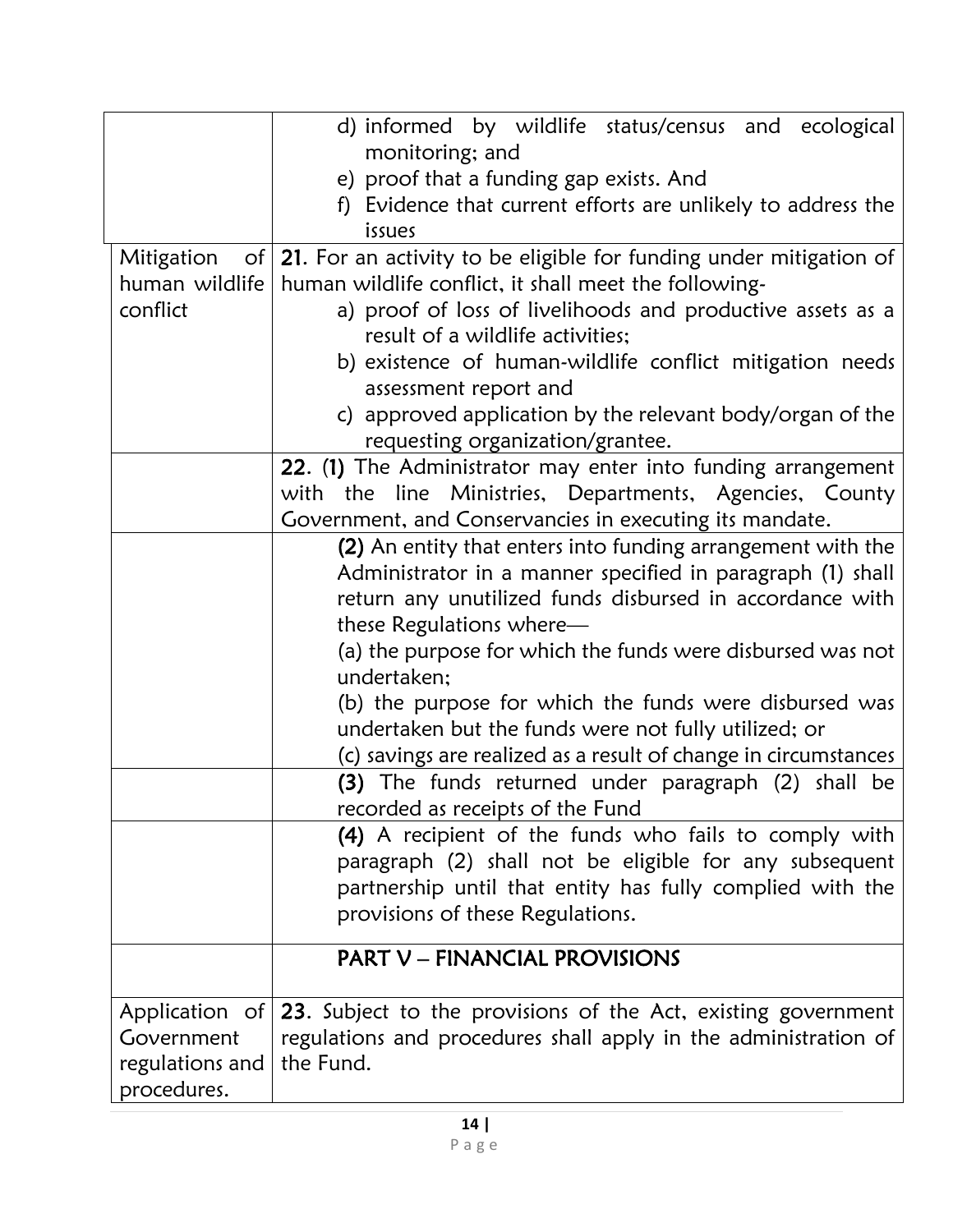| Financial year                | 24. The financial year of the Fund shall be the period of twelve   |
|-------------------------------|--------------------------------------------------------------------|
| of the Fund                   | months ending on the 30th of June of every year.                   |
| Preparation                   | 25. The Administrator of the Fund shall prepare a work plan in     |
| and submission                | respect of a financial year and submit to the Board for approval.  |
| of a work plan                |                                                                    |
| Quarterly and                 | 26. (1) The Board shall, on a quarterly and annual basis, submit   |
| annual reports                | the report to the Cabinet Secretary responsible for matters        |
| proposals<br>on               | relating to wildlife management.                                   |
| and                           |                                                                    |
| disbursements                 |                                                                    |
|                               | <b>(2)</b> The report envisaged under paragraph (1) shall contain- |
|                               | (a) a summary of the proposals approved by the Board in            |
|                               | the preceding quarter as recommended by the Secretariat            |
|                               | of the Fund and indicating the funding status of such              |
|                               | proposals, if any;                                                 |
|                               | (b) a summary of the status of disbursements from the Fund         |
|                               | for the implementation of any proposals financed from the          |
|                               | Fund;                                                              |
|                               | (d) any restriction imposed on any agency involved in the          |
|                               | implementation of the proposal of the Fund.                        |
|                               | (e) contain information on the financial and non-financial         |
|                               | performance of the Fund; and                                       |
|                               | (2) The Board of Trustees shall prepare and submit                 |
|                               | quarterly monitoring and evaluation reports to the Cabinet         |
|                               | Secretary responsible for matters relating to wildlife             |
|                               | management affairs.                                                |
| Record                        | of 27. An accurate record of all disbursements from the Fund shall |
| disbursements                 | be kept and updated every month by the Secretariat.                |
|                               |                                                                    |
| Administration                | 28. The administration costs of the Fund shall be a maximum of     |
| <sub>of</sub><br>the<br>costs | ten per cent (10%) of the approved Budget of the Fund from         |
| Fund                          | funds.                                                             |
| Expenditure of                | 29. (1) There shall be paid out of the Fund payments in respect    |
| Fund                          | of any expenses incurred in pursuance of the objects and purposes  |
|                               | for which the Fund is established.                                 |
|                               | (2) The expenditure incurred on the Fund shall be on the           |
|                               | basis of and limited to annual work programmes and cost            |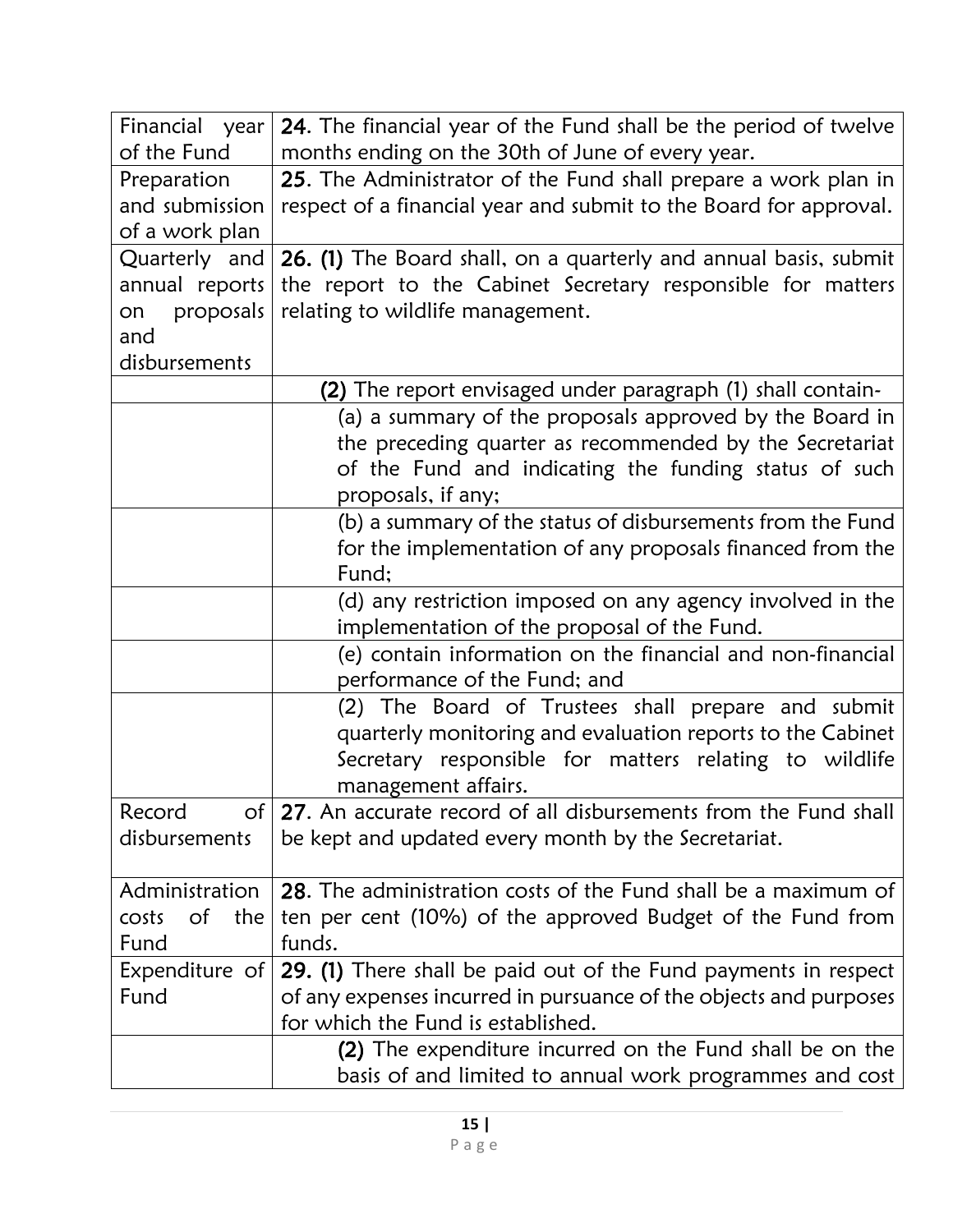|                                        | estimates which shall be prepared by the Administrator of<br>the Fund, and approved by the Board at the beginning of<br>the financial year to which they relate.                                                                       |
|----------------------------------------|----------------------------------------------------------------------------------------------------------------------------------------------------------------------------------------------------------------------------------------|
|                                        | Any revision of the approved annual<br>(3)<br>work<br>programmes, and of any cost estimate, shall be referred to<br>the Board for approval.                                                                                            |
| Opening bank<br>accounts               | <b>30. (1)</b> The Board shall approve the opening and maintenance of<br>bank accounts for the Fund with such a bank as may be<br>recommended by the Administrator.                                                                    |
| No. 12 of 2012                         | (2) upon approval by the Board under paragraph (1), the<br>administrator shall seek the approval of the National Treasury to<br>open the bank account in accordance with Section 28 of the<br>Public Finance Management Act, 2012.     |
|                                        | (3) The accounts and investments shall be held for and on<br>behalf of the Fund in the name of the Wildlife Conservation Trust<br>Fund                                                                                                 |
| <b>Tax Exemption</b>                   | (4) The Board of Trustees may apply for tax exemptions on<br>income earned by the Fund subject to the existing tax laws and<br>regulations                                                                                             |
| Investment<br>of <sub>l</sub><br>funds | 31. The Administrator may, with the approval of the Board,<br>invest any of the funds of the Fund which are not immediately<br>required for its purposes in accordance with the provisions of the<br>Act.                              |
| Retention<br>$\circ$ f<br>receipts     | 32. All receipts, earnings and accruals to the Fund, and the<br>balance of the Fund at the close of each financial year, shall be<br>retained by the Fund for use for the purpose for which the Fund<br>is established.                |
| Annual reports                         | <b>33. (1)</b> The administrator of the Fund shall prepare annual<br>financial and non-financial reports in accordance with the<br>provisions of the Public Finance Management Act 2012 and as<br>may be prescribed from time to time. |
|                                        | (2) In addition, the administrator of the Fund shall prepare<br>an annual general performance report of the Fund to be<br>submitted with the report under paragraph (1).                                                               |
|                                        | (3) The annual financial and non-financial statements under<br>paragraph (1) shall be approved by the Board and submitted to<br>the Auditor General for audit within three months after the end                                        |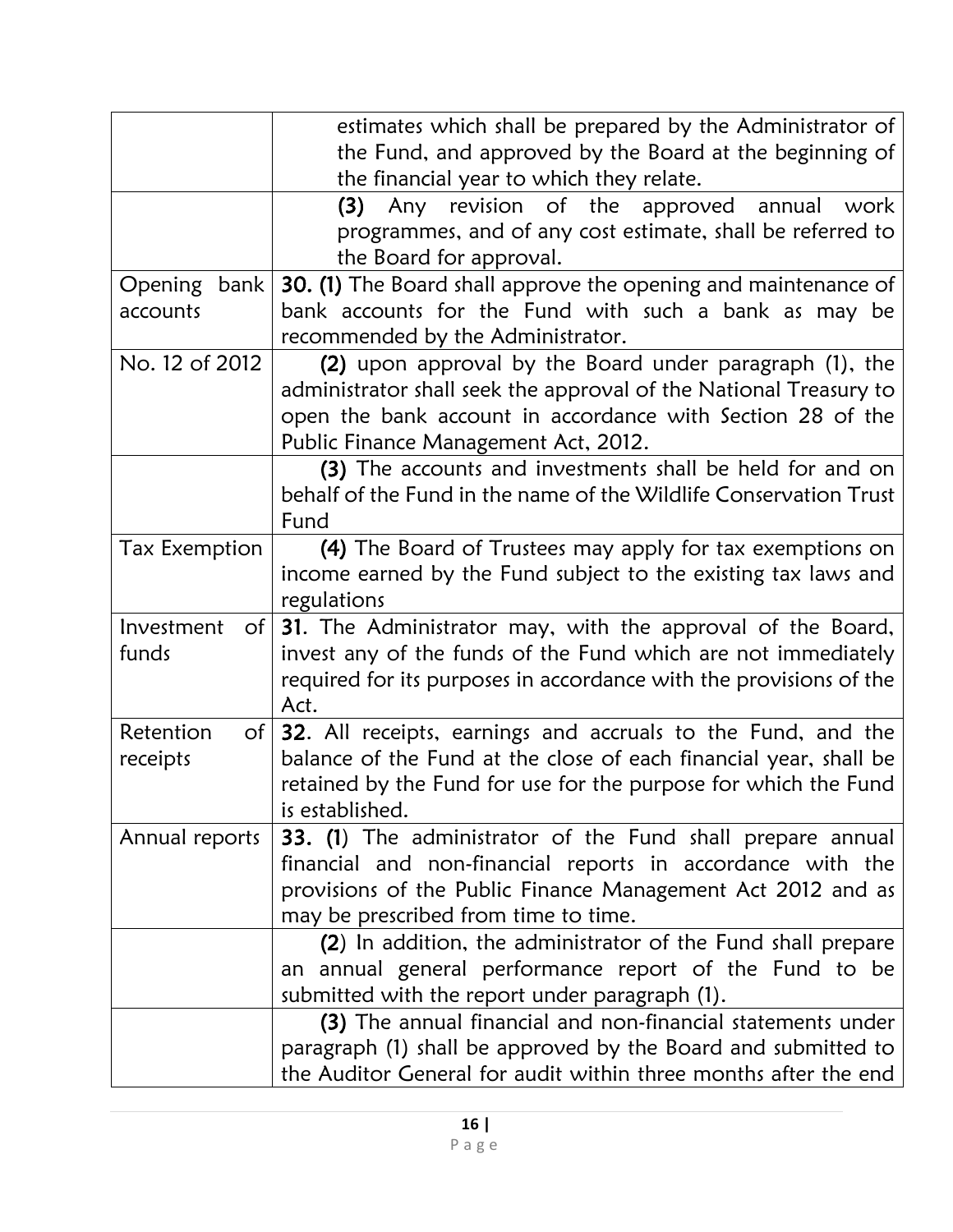|                        | of the financial year in accordance with the Public Audit Act 2015, |
|------------------------|---------------------------------------------------------------------|
|                        | and a copy thereof submitted to the Cabinet Secretary responsible   |
|                        | for Finance and Controller of Budget.                               |
| Audited                | 34. The books of accounts of the Board shall be prepared, audited   |
| Accounts               | and reported in accordance with Articles 226 and 229 of the         |
|                        | Constitution, the Act and the Public Audit Act, 2015.               |
|                        | PART VI- MISCELLENEOUS PROVISIONS                                   |
| Conflict<br>$\circ$ f  | 35. The Board of Trustees shall not hold any interest in any        |
| interest               | property of the Fund otherwise other than in their capacity as      |
|                        | Board members of the Fund or receive remuneration or be             |
|                        | interested in the supply of work, goods or services to the Fund or  |
|                        | any other non-pecuniary conflict of interest.                       |
| <b>Offences</b><br>and | 36. (1) A person who misappropriates any funds or assets from       |
| penalties.             | the Fund, or assists or causes any person to misappropriate or      |
|                        | apply the funds otherwise than in the manner provided in these      |
|                        | Regulations, commits an offence and shall, upon conviction, be      |
|                        | liable to imprisonment for a term of not less than five years or to |
|                        | a fine not exceeding five million shillings or to both.             |
|                        | (2) In addition to the penalty prescribed under paragraph 1         |
|                        | and subject to existing relevant law, the court may order for the   |
|                        | recovery of the monies or assets acquired as a result of the        |
|                        | commission of the offence thereof.                                  |
| Personal               | 37. No Board member or staff of the Secretariat shall be liable for |
| liability              | any action, suit or proceedings for or in respect of any act done   |
|                        | or omitted to be done in good faith in exercise of the functions,   |
|                        | powers and duties conferred under these regulations.                |
| Winding-up of          | 38. (1) In the event of winding up of the Fund, the Board of        |
| the Fund.              | Trustees shall-                                                     |
|                        | (a) pay any amount remaining in the Fund into the                   |
|                        | National Exchequer Account for the credit of the National           |
|                        | Government while other assets of the Fund shall be                  |
|                        | transferred to the Ministry for the time being responsible          |
|                        | for Wildlife Management;                                            |
|                        | (b) the Cabinet Secretary responsible for Finance shall pay         |
|                        | any deficit in the Fund from the funds of the National              |
|                        | Government in the National Exchequer Account with the               |
|                        | approval of the National Assembly;                                  |
|                        |                                                                     |